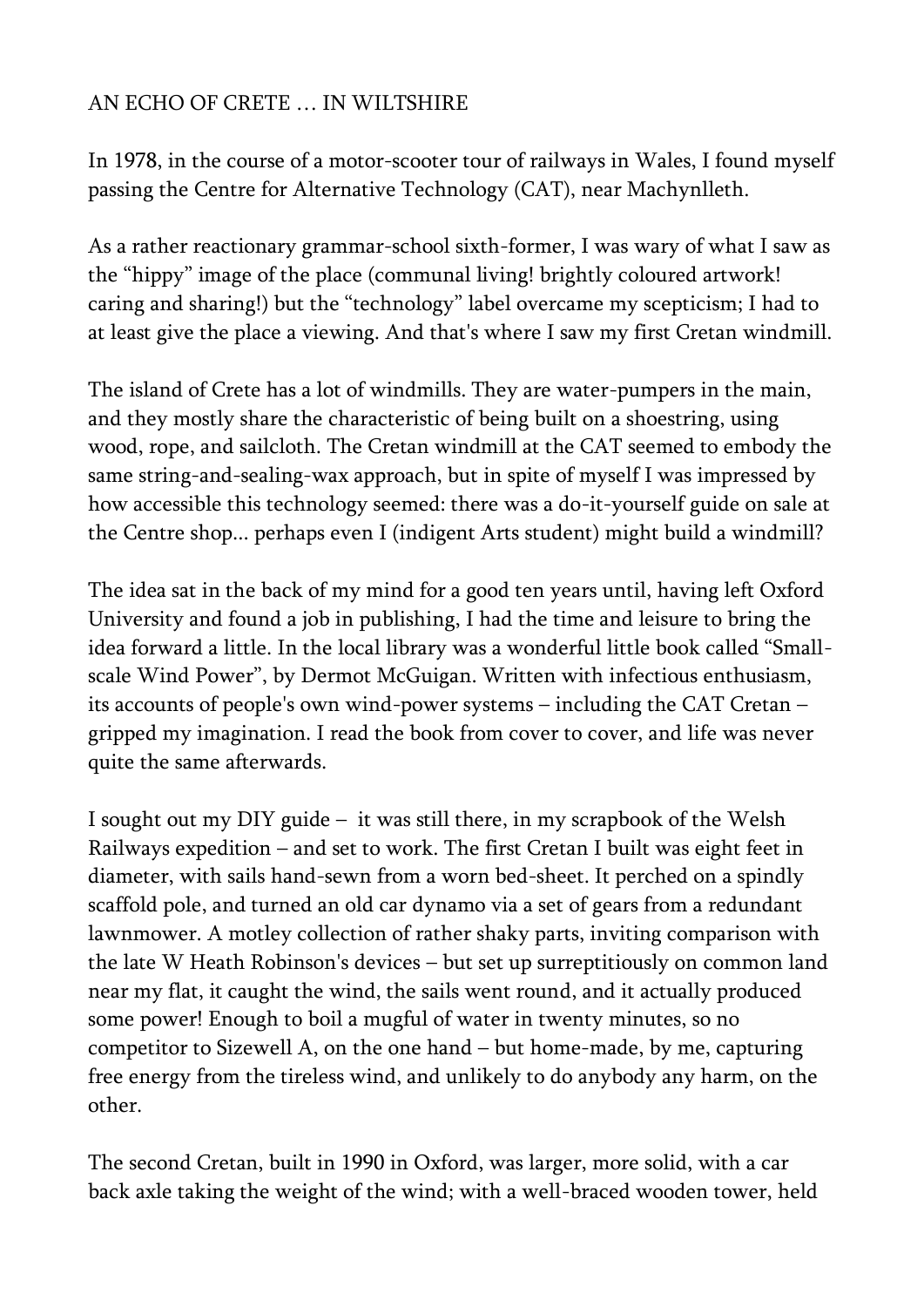firmly in place by recycled kerbstones; and a robust set of ex-car gears bringing the leisurely rotation of the 12 foot windrotor [about 50 rpm] up to the speed needed to turn a car alternator. This mill lived on a friend's smallholding some miles from home, and turned splendidly. Unfortunately, while it did produce electricity, I hardly ever got the time to set it up and monitor its working (for operating a Cretan mill is like sailing a ship – you really have to be there to set the sails and watch what the wind is up to, including furling the sails if the wind gets too strong). Thus, the time constraints of my career ultimately brought my experiments to an end, rather than any deficiency in the machine built; it is a simple technology (generator aside!) which costs relatively little in materials but a lot in time, with a need for operator interest and intervention to run it effectively. This is probably why there aren't thousands of Cretan windmills generating power nationwide. Conventional standards of cost-effectiveness demand a device of optimum efficiency and minimum time investment... however, I'm a selftaught home-build practitioner with a different agenda; I'm not attempting to tilt at power-stations.

The Cretan mill is a machine, but not (as the man said) as we know it. To me, "machine" carries some positive associations (such as "labour-saving"), but also some less attractive associations like "automaton" or "soulless". Many people are less than enthusiastic about large wind turbines, for instance, because of their regular, stark, rather unnatural outlines and their constant mechanical sound.

A Cretan windmill is a very different class of machine (I nearly wrote "animal"): one which runs unpredictably, even erratically; one which follows the vagaries of Nature rather than competing with them. It turns slowly: as Dermot McGuigan put it, "the white revolving sails set against a blue sky are a delight to watch". And as the wind stirs, the sails fill, adopting a gentle curve – and the windmill comes alive. Unpredictable... a delight to watch... concepts more from the world of art than of machines. For me, the Cretan mill has much of the work of art about it; it could be one of the most useful pieces of kinetic sculpture. Which is why, nearly thirty years later, working towards being retired in Yatton Keynell, I've just built another...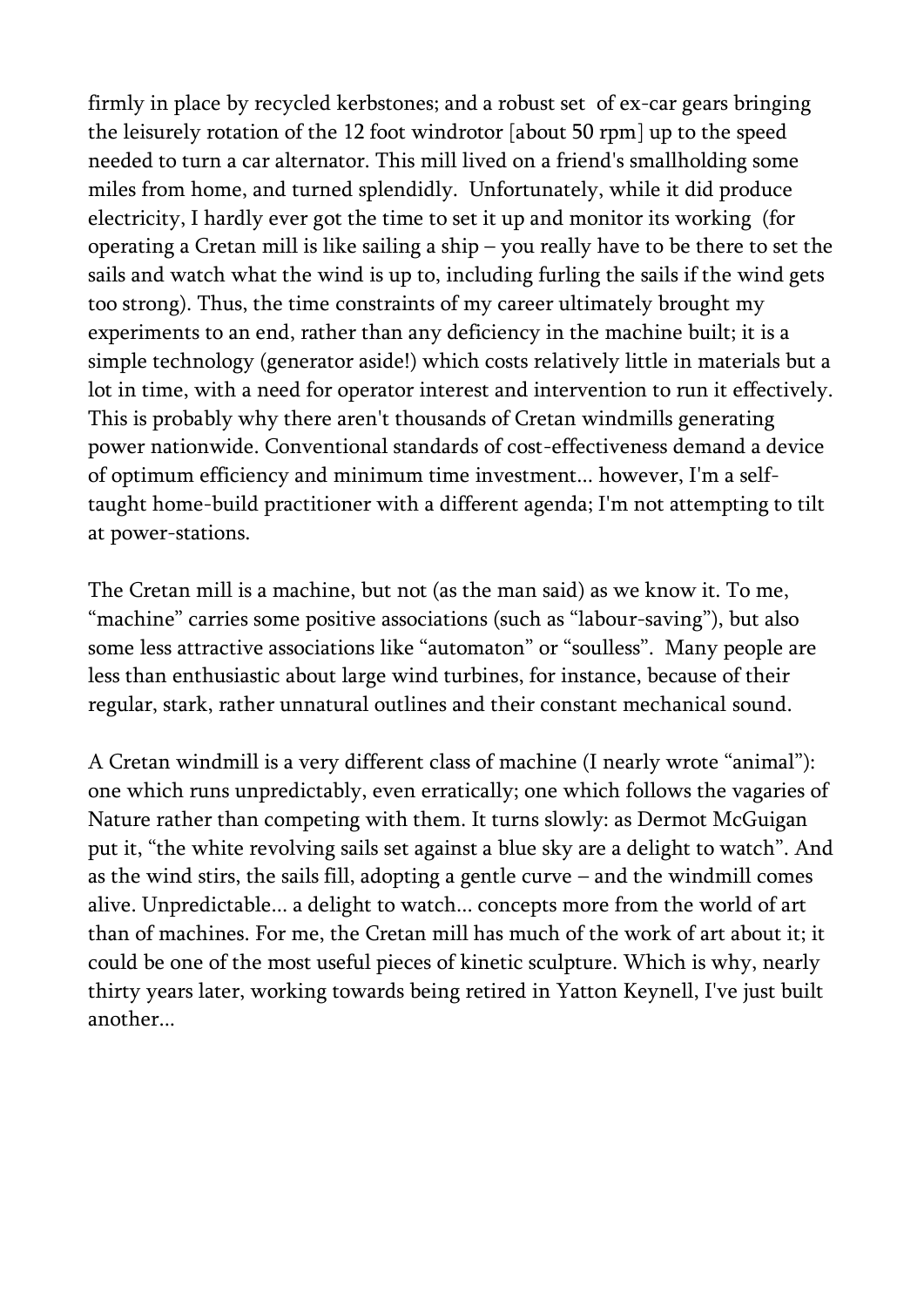

My latest Cretan windmill builds on the experience gained from its predecessors, but presented some new challenges. Its rotor measures 4.2 metres across (14 feet, for those of us who still have feet), with a tower 2.4 metres (8 feet) high. The tower itself is as much as I can lift from the horizontal when setting it up on end, but the car axle which forms the windshaft came from a 1950s Austin and was not built for lightness. It is just about as much as I can possibly lift – so installing it on top of the tower was no stepladder job. It had to be slid up an inclined plane (two scaffold planks) and bolted in place.

Then the rotor itself: I assembled it on the ground and put on its sails, its rigging, its "bowsprit" (the pole which sticks out in front and stops the wind from collapsing the sails backwards), and its circumferential chain, and then found that, far from hoisting it aloft and bolting it on to the windshaft, I was not able to lift it at all. The thirty years since the last Cretan had not, alas, added to my physical strength... Dismantling the rotor and refitting it, spar by spar, to the windshaft made a laborious end to an afternoon's work.

The next day, however, was bright and breezy and a Sunday so I was able to move the mill into a windy place (luckily it was built in a nearby barn surrounded by concrete), using rollers under the foot of the tower - like a small wooden siege